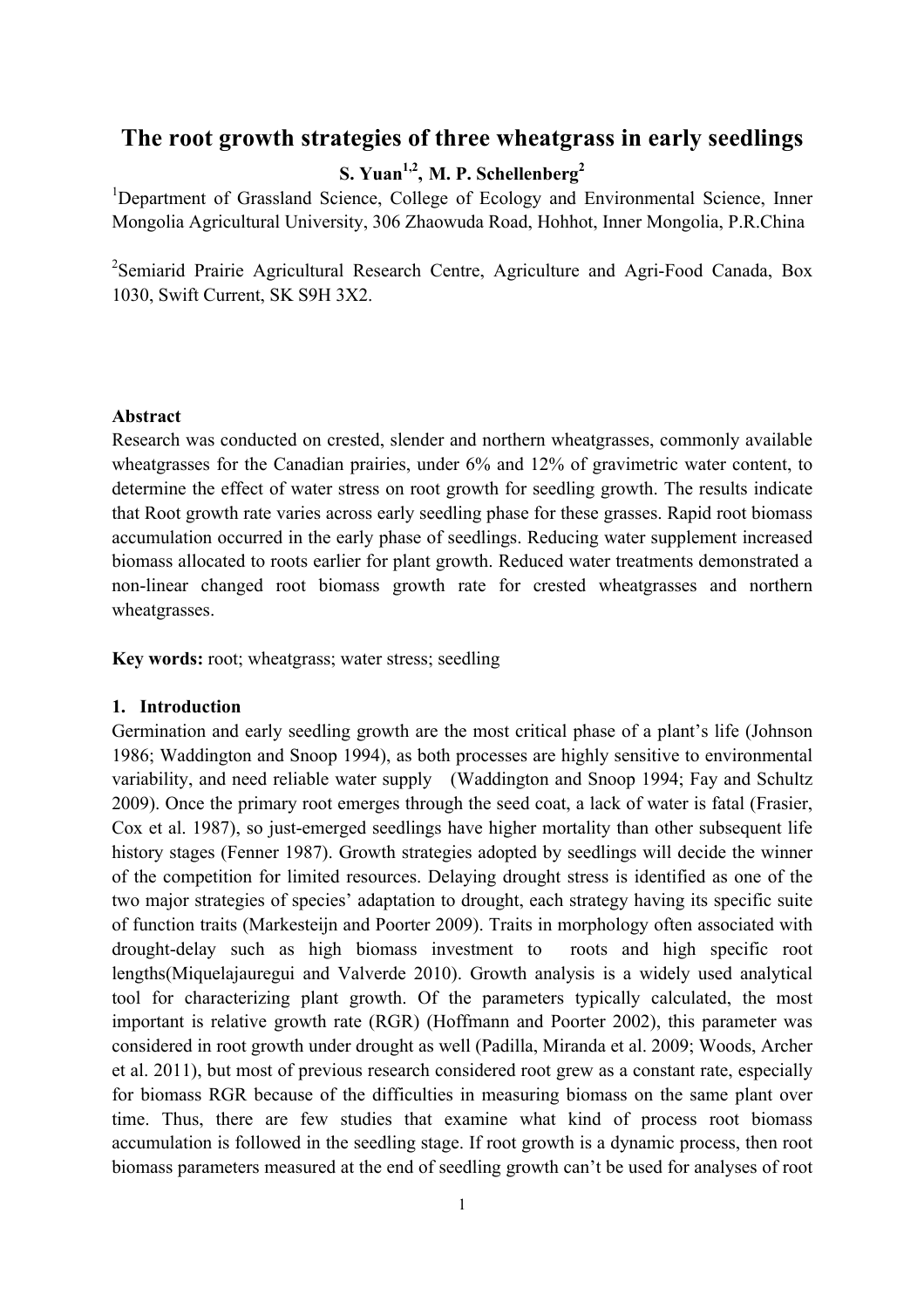growth during whole seedling phase. A detailed description of seedling morphological development could improve our understanding of the establishment process of species(Cornaglia, Schrauf et al. 2005). Three commonly available wheatgrasses, for the Canadian prairies, were chosen for this study to show how root growth rate varies as seedlings develop, and how water stress influences certain phases of seedling growth.

# **2. Materials and methods 2.1Experiment design**

The experiment was conducted in greenhouse at SPARC from May to July, 2011. Experimental design was a full factorial randomized block with 4 replications. Species, soil moisture and harvest time were as main factors. The experiment was repeated twice. Seeds of three wheatgrass species, *Agropyron cristatum* (L.) Gaertn. ssp. *pectinatum*, *Agropyron trachycaulum* (Link) Malte ex H.F.Lewis *Elymus trachycaulus* and *Agropyron dasystachyum*

(Hook.) Vasey. *Elyms lanceolatus* ssp. *lanceolatus*) cultivars used and year of harvest were planted (n=5) separately into each tubes , heavy-wall polyvinylchloride plastic, 154 cm deep, 2.7 cm in diameter, sealed bottom with caps and filled with sand at two specific moisture contents. Water and sand mixed by mixer base on 6% (reduced) and 12% (control) of gravimetric water content (WC, Equation1) which was calculated following:

$$
WC = \frac{(W_{wet} - W_{dry})}{W_{dry}} \times 100\% \tag{1}
$$

where *W<sub>wet</sub>* and *W*<sub>drv</sub> were weight of soil before and after dring at 105 °C for 48h. About 0.5cm sand was placed over the seeds, leaving a void of about 1cm about the sand. After that, the top of each tube was covered with a double thickness of monolayer plastic film held on by elastic band (John Waddington 1994). The tubes were weighed and arranged in four blocks. The covers were removed after the first seedling emerged, and seedlings were removed to maintain one plant per tube. Tubes were weighed and watered daily to attain the initial weight. The mean daily temperature in greenhouse was 21±2℃. One seedling of each species under different treatments in each block was harvested at an interval of 4 days after first seedling emerged (Seedlings were harvested 5 times in each experiment). Shoot height, root length and the number of root branches and leaves of the seedlings harvested were recorded. Shoots and roots were dried at 70℃ for 48h, and weighted separately. Root to shoot biomass ratio (R:S ratio, Equation2), relative growth rate (RGR,  $10^{-1}$ mg g $^{-1}$ day<sup>-1</sup>, Equation3), relative elongation rate (RER,  $mm^{-1}day^{-1}$ , Equation4), relative growth rate of leaves and branches( No. day<sup>-1</sup>) of each seedling at each sample were calculated. The formulation as follows:

$$
R: S = \frac{Rmass}{Smass} \tag{2}
$$

where *R* and *S* were root and shoot respectively.

$$
RGR = \frac{(\log W_j - \log W_i)}{t_j - t_i} \tag{3}
$$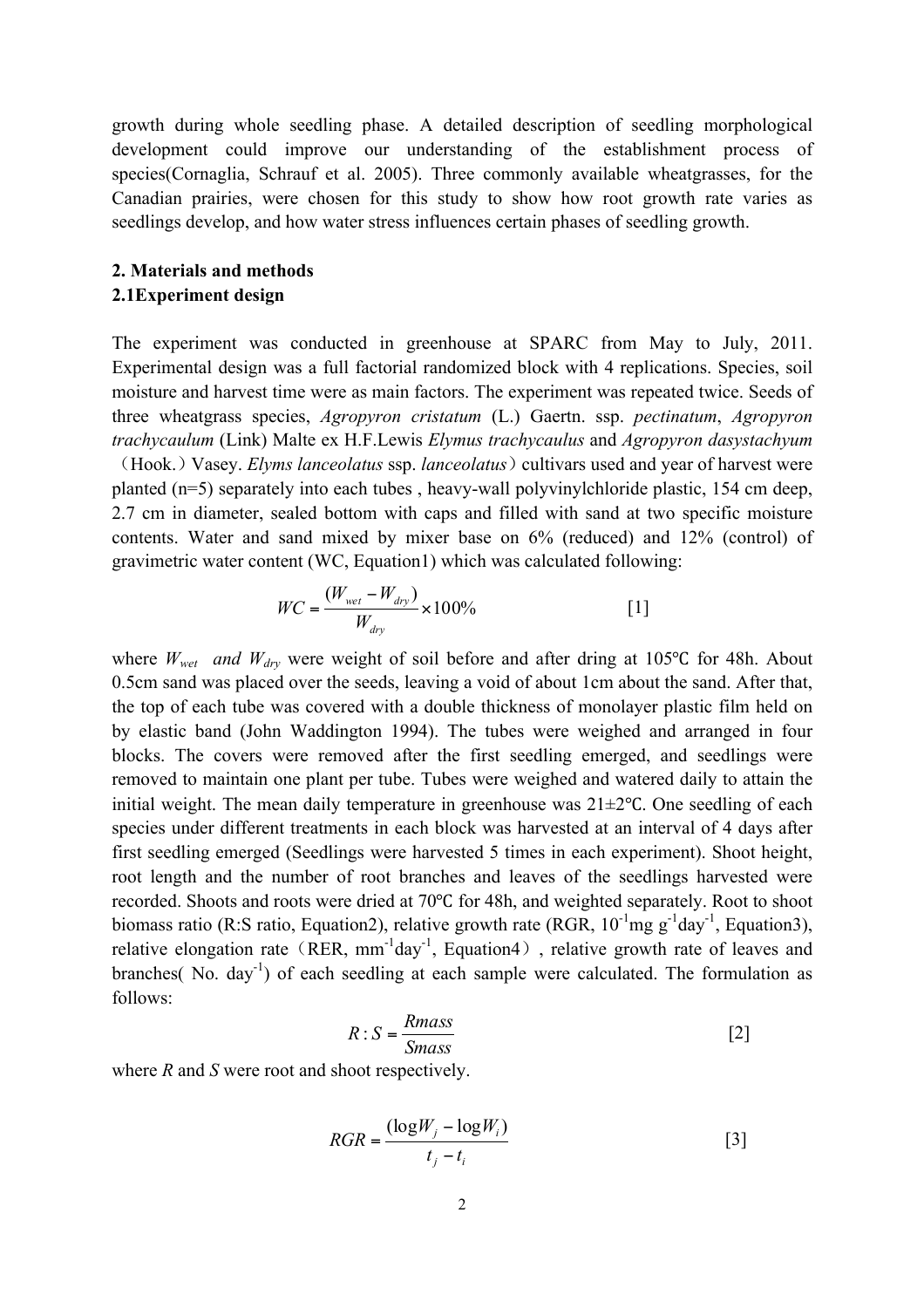Where  $W_i$  and  $W_j$  ( $j > i$ ) were the weight of seedling in *i*th and *j*th harvests respectively.

$$
RER = \frac{L_j - L_i}{t_j - t_i} \tag{4}
$$

Where  $L_i$  and  $L_j$   $(j>i)$  were the length root in *i*th and jth harvests respectively. Same formulation was used for relative growth rate of root branches, where  $L_i$  and  $L_j$  ( $j \ge i$ ) were the number of leaves or root branches in *i*th and jth harvests respectively.

### **2.3 Statistical analysis**

The experiment design was a randomized complete block with three species, two water treatments and five harvests (harvest every 4 days). A mixed-model analysis of variance was performed on the data. Experiment runs were set as random effects, and Proc Mix results indicated no significant difference between runs  $(P>0.05)$ , therefore, results were pooled. Differences in the number of root branches, length, R: S biomass ratio, biomass of shootings, roots and total biomass were tested using two-way analysis of variance (ANOVA). One-way ANOVA was used to examine the variance in branches growth rate, R: S ratio, RER and RGR. All tests were conducted with SAS 9.2 (SAS Institute Inc., Cary, North Carolina, USA). The significance level of  $\alpha$ =0.05 was used for all analyses, and data are presented as means  $\pm$  one standard error of means (SEM).

#### **3. Results**

## **3.1 Cumulative growth of three wheatgrass**

#### **Species Effect**

No significance was detected between root growth parameters at first harvest. Only one growth index, root branches, significantly differed among species, for second and last harvests (P<0.05, and P<0.001, respectively, Table1). More growth parameters significantly differed among species at the third and fourth harvests (5 and 3 parameters separately, Table 1) than at other harvests. All of growth parameters for NWG, were lower than the other species regardless of water treatments (Table 2).

#### **Water treatments effect and interaction effect between species and water treatments**

At the first harvest, all of seedling growth indices except for root biomass and total biomass were significantly different between water treatments (P<0.05, Table 1). Effect of water treatments on R: S biomass ratio significantly depended on species (P<0.05, Table 1, Table 4). At second harvest, water treatments had a significant effect on the number of root branches  $(P<0.01$ , Table 1). At the third and five harvests, all of seedling growth indices, except for root biomass and R:S biomass ratio differed between water treatments( $P \le 0.01$ , Table 1). The response of the number of branches to water treatments significantly depended on species, at the third and fifth harvests (P<0.05 and P<0.01, respectively, Table 1, Table 4). At the fourth harvest, water treatments had a significant effect in the number of root branches, shoot biomass and total biomass (Table 3). Effect of water treatments on total biomass depended on species at fourth harvest (P<0.05, Table 1, Table 4). The different water treatments had a significant impact on root biomass (P<0.05, Table 1, table 4).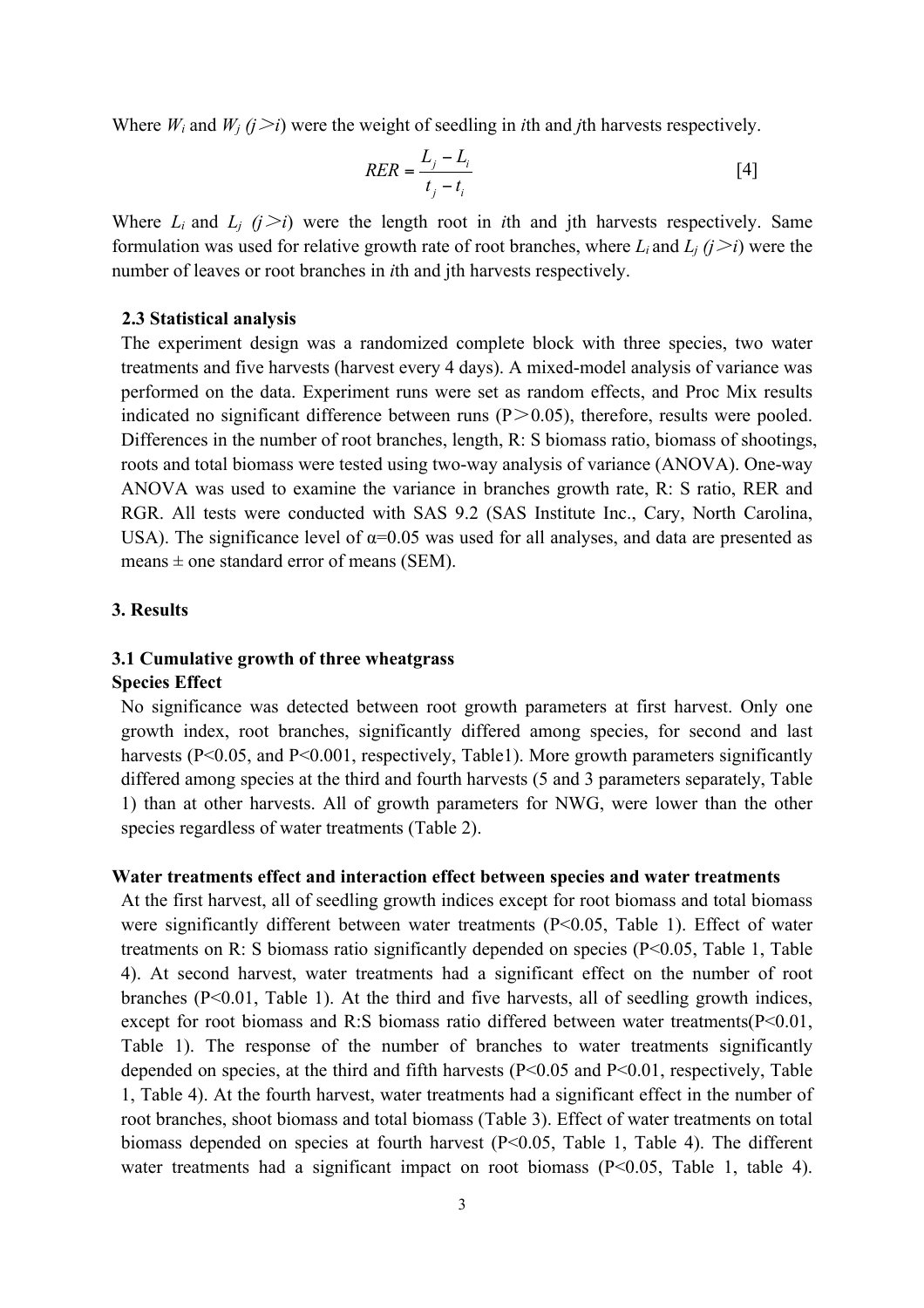Seedlings subjected to control water with higher value in growth parameters had significant response to water treatments at each harvest than that under reduced water treatment (P<0.05, Table 3). Root branching was more influenced by water treatments for all wheatgrasses across all phase (Table1). SWG was more affected by water shortage than other species (Table 4).

Total biomass increased with days after emergence under both water treatments, but increased more quickly under control water than reduced water treatment (Fig.1). Effect of water treatments on total biomass was significant at last two harvests for SWG, whereas no significant difference was detected across all phases for other species (Fig.1). R:S biomass ratio for plants either subjected to control water or reduced water tended to increase with days after emergence (Table 5, Fig.1), although this trend is not significant for crested wheatgrass under reduced water treatment and northern wheatgrass under control water treatment (Fig.1). This trend was more rapid under control water than reduced water treatment for CWG and SWG (Fig.1), while contrary for NWG (Fig.1). However, plants subjected to reduced water treatment allocated more biomass to root at an earlier phase than those under control water treatment (Table 5, Fig.1). Under control water treatment, CWG and SWG allocated more biomass to root at fourth harvest (Table5). Under reduced water treatment, CWG, SWG and NWG allocated more biomass at the second, third and fifth harvests (Table5), separately. Water treatments had a significant effect on R:T biomass ratio, but these occurred at different phases, for CWG at second harvest ( $P \le 0.01$ , Fig.1), for SWG at first harvest ( $P \le 0.01$ , Fig.1) and for NWG at last harvest  $(P \le 0.01, Fig.1)$ .

#### **3.2 Relative growth rate for seedling**

All of species showed higher growth rate (except for root branches appearance rate) in initial days after emergency. Root branches appearance rate increased with days after emergence, but reduced water treatment slowed down the rate for SWG (Fig.2). Root RGR subjected to control water showed a decreasing trend across harvests, and reduced water treatment changed this trend (Fig.2, Table 7).

One way ANOVA was performed on growth rate across all of harvests under control and reduced water respectively (Table 6, Fig.2). The results indicated that under control water treatment, almost all of growth rate parameters (except for root RER of SWG) were significantly differ among harvests (Table 6, Fig.2 ). Under reduced water, no difference was detected in root branches growth rate across the harvests (Table6). Other parameters of growth rate for plant subjected to reduced water were significantly different among harvests (Table 6). Water treatments influenced seedling growth rate, but significant difference occurred at different phases. For root branches growth rate, these different detected during first, second and fourth harvests for CWG, whole phases for SWG, third and fourth harvests for NWG (Fig.2). For root elongation, differences were found almost of whole phase (except for fourth harvest) of CWG, during second harvest for SWG and during first and fourth harvest for NWG (Fig.2). The effect of water treatments were found in root RGR. The differences were detected during second to last harvests for CWG (Fig.2), during first to fourth harvests for SWG (Fig.2), and during third and last harvest for NWG(Fig.2). Reduced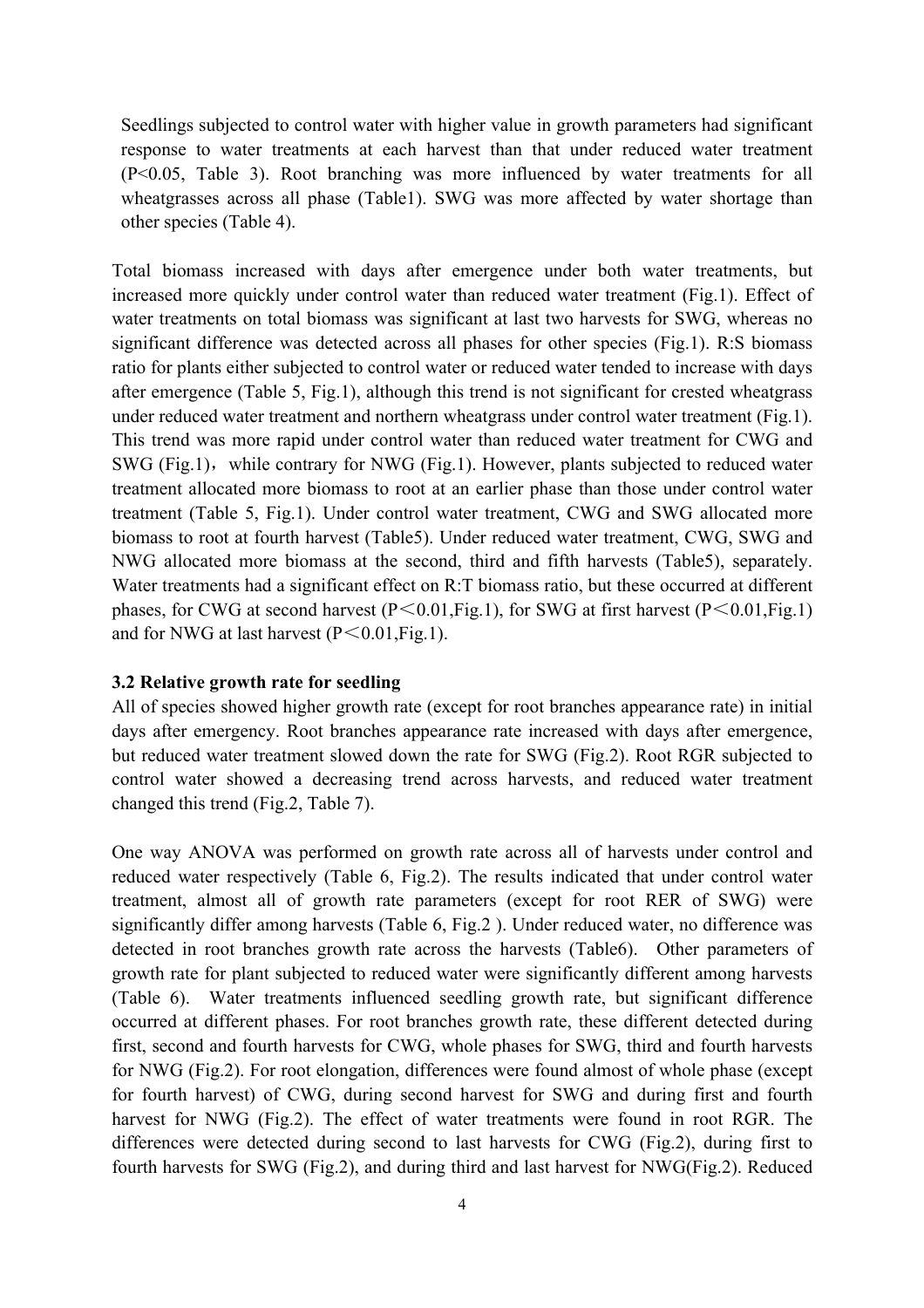water treatment slowed seedling RER, and shoot RGR, while increasing root RGR 4 days after emergence (Fig.2).

## **4. Discussion and Conclusion**

# Strategies of wheatgrass

CWG and SWG adopt similar strategies such as promoting more root length, accumulating more biomass for whole plant than NWG. SWG performed better than CWG, and accumulated more branches, and gained more root biomass under well water treatment (Table 3). However SWG dramatically reduced the total plant biomass under drought (Table5). Drought reduced total plant biomass in all of three species (Table4), results that are consistent with other studies on different plant species (Fotelli, Geßler et al. 2001; Villagra and Cavagnaro 2006; Wu, Bao et al. 2008). Plant seedlings can adopt to water stress by a number of mechanisms (Xu, Deng et al. 2010), adaptive responses in morphology may be a primary mechanism by which these species can cope with delaying drought stress (Markesteijn and Poorter 2009) and the environmental characteristics of their respective habitats (Patterson, Guy et al. 1997). This kind of morphological plasticity enables a plant to change its growth pattern as it encounters different soil conditions (Hutchings 1988).

#### Biomass allocation

Alterations in biomass partitioning between above and belowground components, e.g. expressed by the root to shoot ratio, have been reported frequently (Schall, Lödige et al. 2012), and drought drove more biomass to be allocated to root is well documented. In this study, reducing water supplement increased biomass allocated to roots earlier for plant growth, although R:S ratio was increasing with days after emergence as well as under higher water treatment. Our results support previous studies. Partitioning more biomass to below ground and maintaining higher R:S ratio may be beneficial to enhanced water absorption (Wu, Bao et al. 2008), while water deficit increase was due to the asymmetrical reduction in shoot and root biomass thus increasing the R:S ratio (Xu, Deng et al. 2010).

### Growth rate

Root growth rate varies across seedling phase for species (Fig.2). Rapid root elongation and biomass accumulation occurred in the early phase of seedlings. Reduced water treatments mainly effect growth rate in early phase of seedling for CWG and SWG, and demonstrate a non-linear changed root biomass growth rate for CWG and NWG, but mainly effect growth rate in middle and end phases of seedling for NWG. There is no doubt that reduced water availability will reduce turgor and therefore growth rate, if no physiological or biochemical adaptations occur to the growth process (Davies and Bacon 2003 ). While resources such as water, carbon and nutrients are hardly consumed, they certainly have the potential to influence the growth rate of a plant (Robinson 1991). At a whole organ level, growth rate slows when the root is exposed to a low water potential. Many plants show this slowing in growth rate when water supply is limited (Davies and Bacon 2003 ). Plant species vary considerably in the RGR that they can achieve under favourable growing conditions (Lambers and Poorter 1992). Slow potential RGR is thought to be part of a nexus of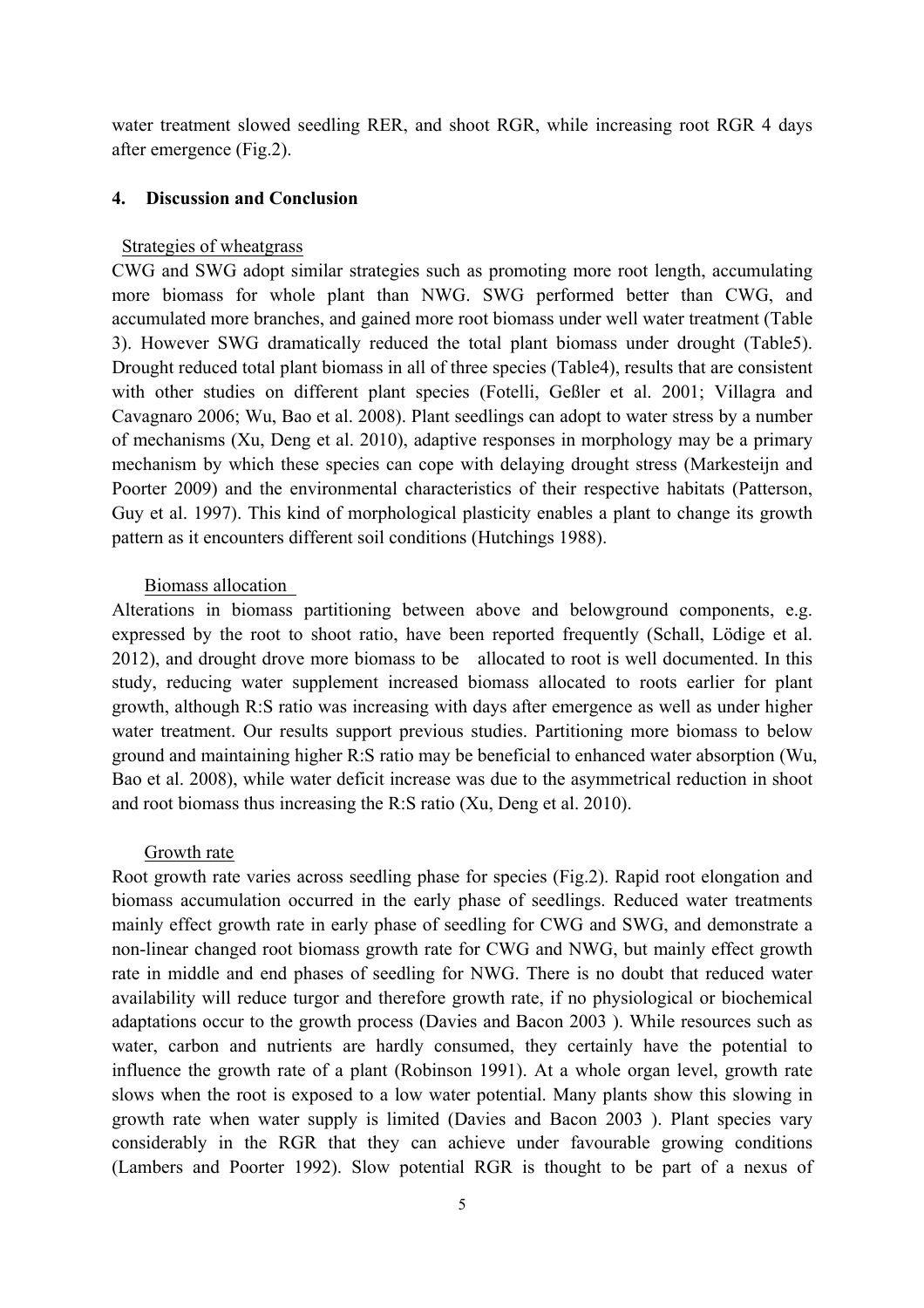adaptations to unfavourable growing conditions (Iii, Autumn et al. 1993; Van Der, Poorter et al. 1994). In this study, SWG slowed root growth rate and expressed trends more significantly than other species under reduced water treatment (Fig.2).

There are a number of methods for seedling elongation in dynamic measurement rather than root biomass (Mackie-dawson and Atkinson 1991), although Root Biomass RGR is one of important parameter to measure plant growth (Hoffmann and Poorter 2002). From our experiment, root RGR was not consistent, and comparing root RGR between treatments at different phases could result in different conclusions. Biomass parameter in multi-phases should be used for analysis of root growth, and further approaches for monitoring root biomass dynamic need to be developed.

#### **References**

Cornaglia, P. S., G. E. Schrauf, et al. (2005). "Emergence of dallisgrass as affected by soil water availability." Rangeland Ecology and Management **58**(1): 35-40.Davies, W. J. and M. A. Bacon, Eds. (2003 ). Adaptation of roots to drought. Root Ecology. New York, Springer.

Fay, P. A. and M. J. Schultz (2009). "Germination, survival, and growth of grass and forb seedlings: Effects of soil moisture variability." Acta Oecologica **35**(5): 679-684.

Fenner, M. (1987). "Seedlings." New Phytologist **106**(1): 35-47.

Fotelli, M. N., A. Geßler, et al. (2001). "Drought affects the competitive interactions between Fagus sylvatica seedlings and an early successional species, Rubus fruticosus: responses of growth, water status and  $\delta$ 13C composition." New Phytologist **151**(2): 427-435.

Frasier, G. W., J. R. Cox, et al. (1987). "Wet-Dry Cycle Effects on Warm-Season Grass Seedling Establishment." Journal of Range Management **40**(1): 2-6.

Hoffmann, W. A. and H. Poorter (2002). "Avoiding Bias in Calculations of Relative Growth Rate." Annals of Botany **90**(1): 37-42.

Hutchings, M. J. (1988). "Differential foraging for resources, and structural plasticity in plants." Trends in Ecology & Evolution **3**(8): 200-204.

Iii, F. S. C., K. Autumn, et al. (1993). "Evolution of Suites of Traits in Response to Environmental Stress." The American Naturalist **142**(ArticleType: research-article / Issue Title: Supplement: Evolutionary Responses to Environmental Stress / Full publication date: Jul., 1993 / Copyright © 1993 The University of Chicago Press): S78-S92.

Johnson, D. A., Ed. (1986). Seed and seedling relations of crested wheatgrass: A review. Crested wheatgrass: its values, problems, and myths. Proceedings of Symposium. Logan, UT, Utah State Univ:65-90.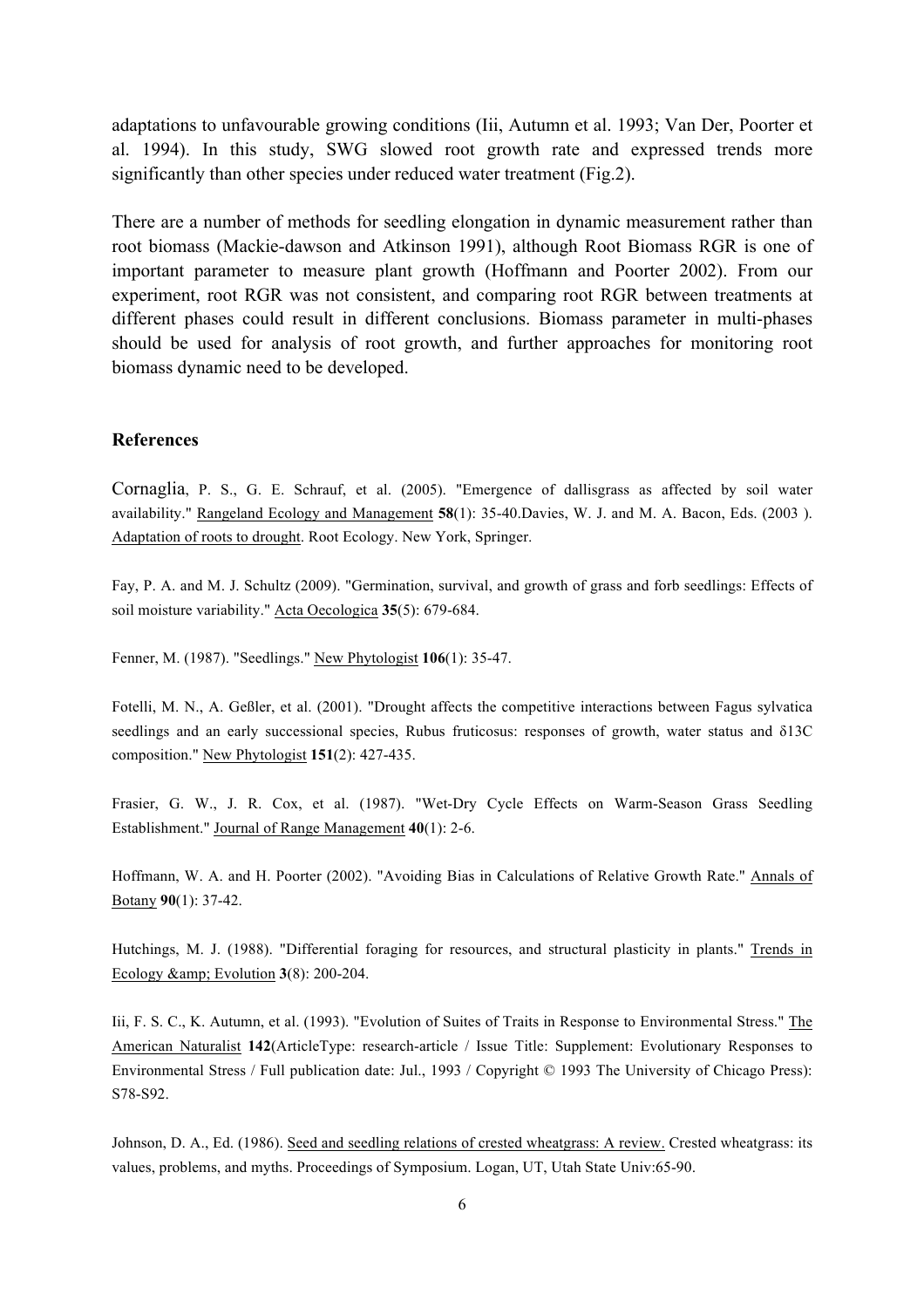Lambers, H. and H. Poorter (1992). Inherent Variation in Growth Rate Between Higher Plants: A Search for Physiological Causes and Ecological Consequences. Advances in Ecological Research. M. Begon and A. H. Fitter, Academic Press. **Volume 23:** 187-261.

Mackie-dawson, L. A. and D. Atkinson, Eds. (1991). Methodology for the study of roots in field experiments and the interpretation of results. Plant root growth: an ecological perspective. London, Blackwell Scientific Publications.

Markesteijn, L. and L. Poorter (2009). "Seedling root morphology and biomass allocation of 62 tropical tree species in relation to drought- and shade-tolerance." Journal of Ecology **97**(2): 311-325.

Miquelajauregui, Y. and T. Valverde (2010). "Survival and early growth of two congeneric cacti that differ in their level of rarity." Journal of Arid Environments **74**(12): 1624-1631.

Padilla, F. M., J. D. Miranda, et al. (2009). "Variability in amount and frequency of water supply affects roots but not growth of arid shrubs." Plant Ecology **204**(2): 261-270.

Patterson, T. B., R. D. Guy, et al. (1997). "Whole-plant nitrogen- and water-relations traits, and their associated trade-offs, in adjacent muskeg and upland boreal spruce species." Oecologia **110**(2): 160-168.

Robinson, D., Ed. (1991). Roots and resource fluxes in plants and communities. Plant Root Growth. London., Blackwell.

Schall, P., C. Lödige, et al. (2012). "Biomass allocation to roots and shoots is more sensitive to shade and drought in European beech than in Norway spruce seedlings." Forest Ecology and Management **266**: 246-253.

Van Der, W. A., H. Poorter, et al., Eds. (1994). Respiration as dependent on species inheret growth rate and nitrogen supply to the plant. A whole plant perspective on carbon-nitrogen interactions. The Hague, SPB Publishing.

Villagra, P. E. and J. B. Cavagnaro (2006). "Water stress effects on the seedling growth of Prosopis argentina and Prosopis alpataco." Journal of Arid Environments **64**(3): 390-400.

Waddington, J. and M. C. Snoop (1994). "Using small tubes to measure root elongation of newly germinated alfalfa seedlings in relation to moisture." Canadian Journal of Plant Science **74**(2): 215-219.

Woods, S., S. Archer, et al. (2011). "Early taproot development of a xeric shrub (< i&gt; Larrea tridentata</i&gt;) is optimized within a narrow range of soil moisture." Plant Ecology 212(3): 507-517.

Wu, F., W. Bao, et al. (2008). "Effects of drought stress and N supply on the growth, biomass partitioning and water-use efficiency of Sophora davidii seedlings." Environmental and Experimental Botany **63**(1–3): 248-255.

Xu, B., X. Deng, et al. (2010). "Biomass partition, leaf gas exchange and water relations of alfalfa and milkvetch seedlings in response to soil drying." Photosynthetica **48**(4): 481-487.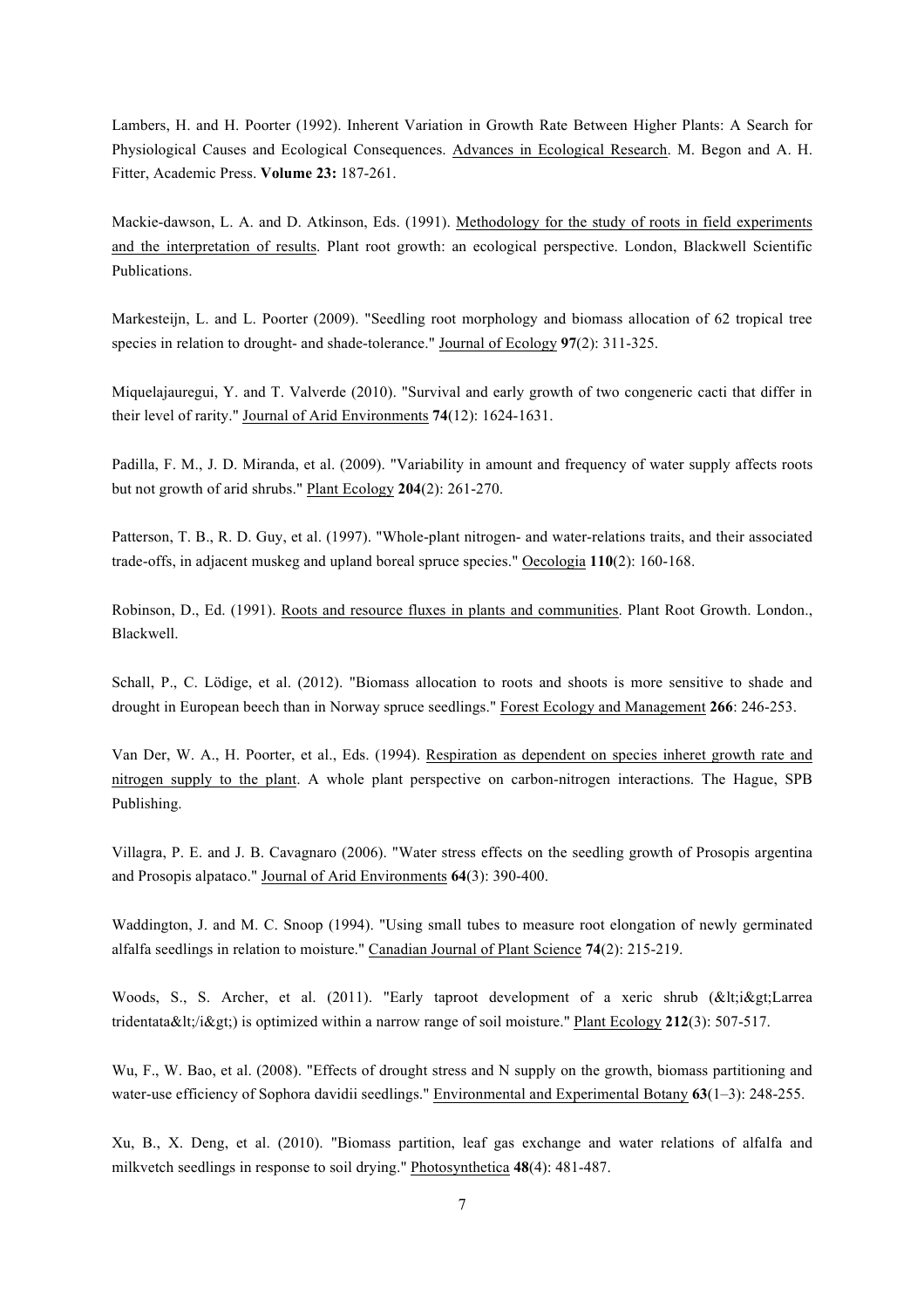| Days after     |                  | <b>Root</b>     | <b>Root</b> | <b>Root</b> | <b>Total</b> | R: S   |
|----------------|------------------|-----------------|-------------|-------------|--------------|--------|
| emergence      | <b>Treatment</b> | <b>Branches</b> | length      | biomass     | biomass      | ratio  |
|                | <b>Species</b>   | 0.3881          | 0.8555      | 0.0892      | 0.0717       | 0.3486 |
| $\overline{4}$ | Water            | 0.0011          | 0.0098      | 0.124       | 0.3347       | 0.0169 |
|                | Species*water    | 0.2048          | 0.6712      | 0.208       | 0.6710       | 0.0368 |
|                | <b>Species</b>   | 0.0369          | 0.1626      | 0.0591      | 0.2482       | 0.2328 |
| $\,$ 8 $\,$    | Water            | 0.0001          | 0.0682      | 0.0836      | 0.4821       | 0.1669 |
|                | Species*water    | 0.1412          | 0.1637      | 0.1566      | 0.1714       | 0.1242 |
|                | <b>Species</b>   | 0.0021          | 0.0252      | 0.002       | 0.0258       | 0.0069 |
| 12             | Water            | < 0.001         | 0.0106      | 0.1316      | 0.0154       | 0.2529 |
|                | Species*water    | 0.0396          | 0.9113      | 0.764       | 0.7976       | 0.9741 |
|                | <b>Species</b>   | 0.0009          | 0.1443      | 0.0014      | 0.1216       | 0.0003 |
| 16             | Water            | < 0001          | 0.0656      | 0.0903      | 0.0158       | 0.3106 |
|                | Species*water    | 0.2335          | 0.6492      | 0.0376      | 0.0450       | 0.5472 |
|                | <b>Species</b>   | < 0.001         | 0.5999      | 0.0715      | 0.0992       | 0.7842 |
| 20             | Water            | < 0.001         | 0.007       | 0.0974      | 0.0203       | 0.4319 |
|                | Species*water    | 0.003           | 0.6767      | 0.0463      | 0.0892       | 0.0861 |

**Table 1 P-value of Mixed model Analysis for each harvest**

**Table 2 Seedling growth traits which were significant different among species. Lowercase letters in a row show significant difference among species. Seedling growth traits with significant species effect and interaction between species and water treatments were not listed in this table. All significance were declared at P<0.05, according to Tukey test. Values are means± 1SEM. n=7-8**

| Days after Emergence (day) | Growth indices    | Crested Wheatgrass | Slender Wheatgrass | Northern Wheatgrass | <b>SEM</b> |
|----------------------------|-------------------|--------------------|--------------------|---------------------|------------|
| 8                          | root branches     | 13.9498a           | 13.8125a           | 7.6494b             | 2.5589     |
|                            | root length       | 133.94a            | 122.06ab           | 95.5943b            | 15.2058    |
|                            | root biomass      | 3.194a             | 3.619a             | 2.264b              | 0.317      |
| 12                         | total biomass     | 6.694ab            | 7.469a             | 5.523 <sub>h</sub>  | 0.688      |
|                            | R:T biomass ratio | 0.9396a            | 0.9756a            | 0.7323b             | 0.074      |
| 16                         | root branches     | 38.875ab           | 55.8938a           | 25.875b             | 7.0736     |
|                            | R:T biomass ratio | 1.2278a            | 1.031ab            | 0.7892b             | 6.1174     |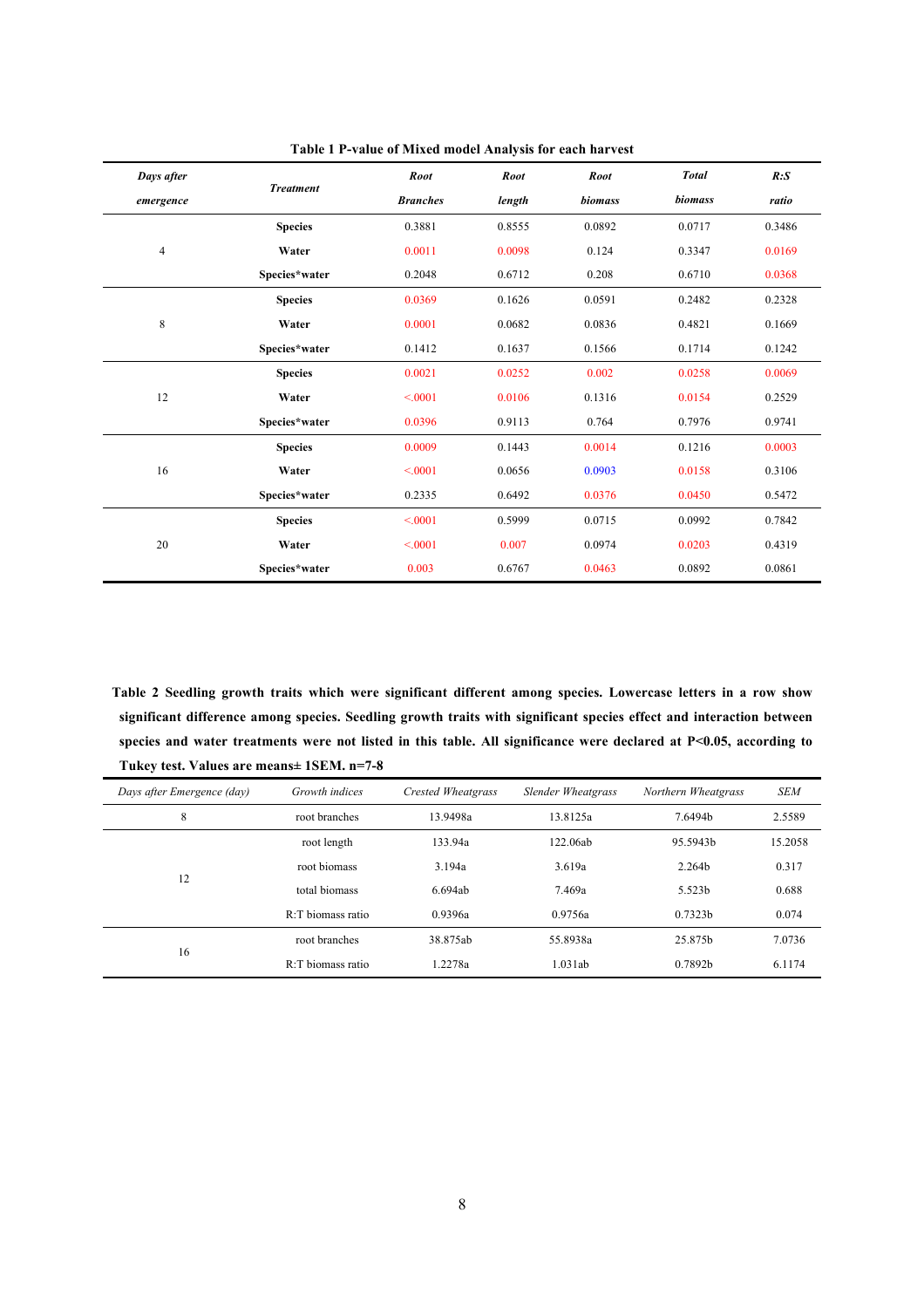**Table 3 Seedling growth traits which were significant different between water treatments. Lowercase letters in a row show significant difference between water treatments. Seedling growth traits with significant species effect and interaction between species and water treatments were not listed in this table. All significance were declared at P<0.05, according to Tukey test. Values are means± 1SEM. n=7-8**

| Days after Emergence (day) | Growth indices       | Control   | Reduced   | <b>SEM</b> |
|----------------------------|----------------------|-----------|-----------|------------|
|                            | root branches        | 4.25a     | 1.5833b   | 0.5398     |
| $\overline{4}$             | root length (mm)     | 58.7083a  | 47.0417b  | 4.9907     |
| 8                          | root branches        | 16.508a   | 7.0998b   | 2.3142     |
| 12                         | root length (mm)     | 131.9600a | 102.4400b | 14.2585    |
|                            | total biobiomass(mg) | 7.2630a   | 5.8610b   | 0.6340     |
| 16                         | root branches        | 57.2917a  | 23.1375b  | 6.4927     |
| 20                         | root length (mm)     | 202.7900a | 160.3200b | 22.9918    |
|                            | total biobiomass(mg) | 13.900a   | 10.8400b  | 1.4620     |

**Table 4 Seedling growth indices with significant interaction between species and water treatments at each harvest. Lowercase letters in a row show significant difference between water treatments for each species. All significance were declared at P<0.05, according to Tukey test. Values are means± 1SEM. n=7-8**

|                              | Days after<br>Emergence |          | Crested Wheatgrass | <b>Slender Wheatgrass</b><br>Northern Wheatgrass |           |           |          |            |
|------------------------------|-------------------------|----------|--------------------|--------------------------------------------------|-----------|-----------|----------|------------|
|                              |                         | Control  | Reduced            | Control                                          | Reduced   | Control   | Reduced  | <b>SEM</b> |
| The number<br>of root        | 12                      | 28.500b  | 20.750b            | 51.250a                                          | 19.750b   | 24.875b   | 9.789b   | 6.682      |
| branches                     | 20                      | 64.250b  | 37.500b            | 126.000a                                         | 45.625b   | 54.375b   | 30.631b  | 13.093     |
| Root length<br>(mm)          | 12                      | 148.370a | 119.500ab          | 139.870ab                                        | 104.250ab | 107.630ab | 83.564b  | 17.747     |
| <b>Root biomass</b>          | 16                      | 5.050a   | 6.075a             | 6.213a                                           | 4.225ab   | 4.137ab   | 2.425b   | 0.673      |
| (mg)                         | 20                      | 7.013ab  | 5.238b             | 9.063a                                           | 5.825ab   | 4.688b    | 6.001ab  | 1.006      |
| <b>Total biomass</b><br>(mg) | 16                      | 9.725ab  | 10.69ab            | 12.69a                                           | 7.887ab   | 9.825ab   | 6.378b   | 1.436      |
| <b>R:T</b> biomass<br>ratio  | 4                       | 0.4259b  | 0.5404ab           | 0.3921b                                          | 0.7840a   | 0.5898ab  | 0.5661ab | 0.0985     |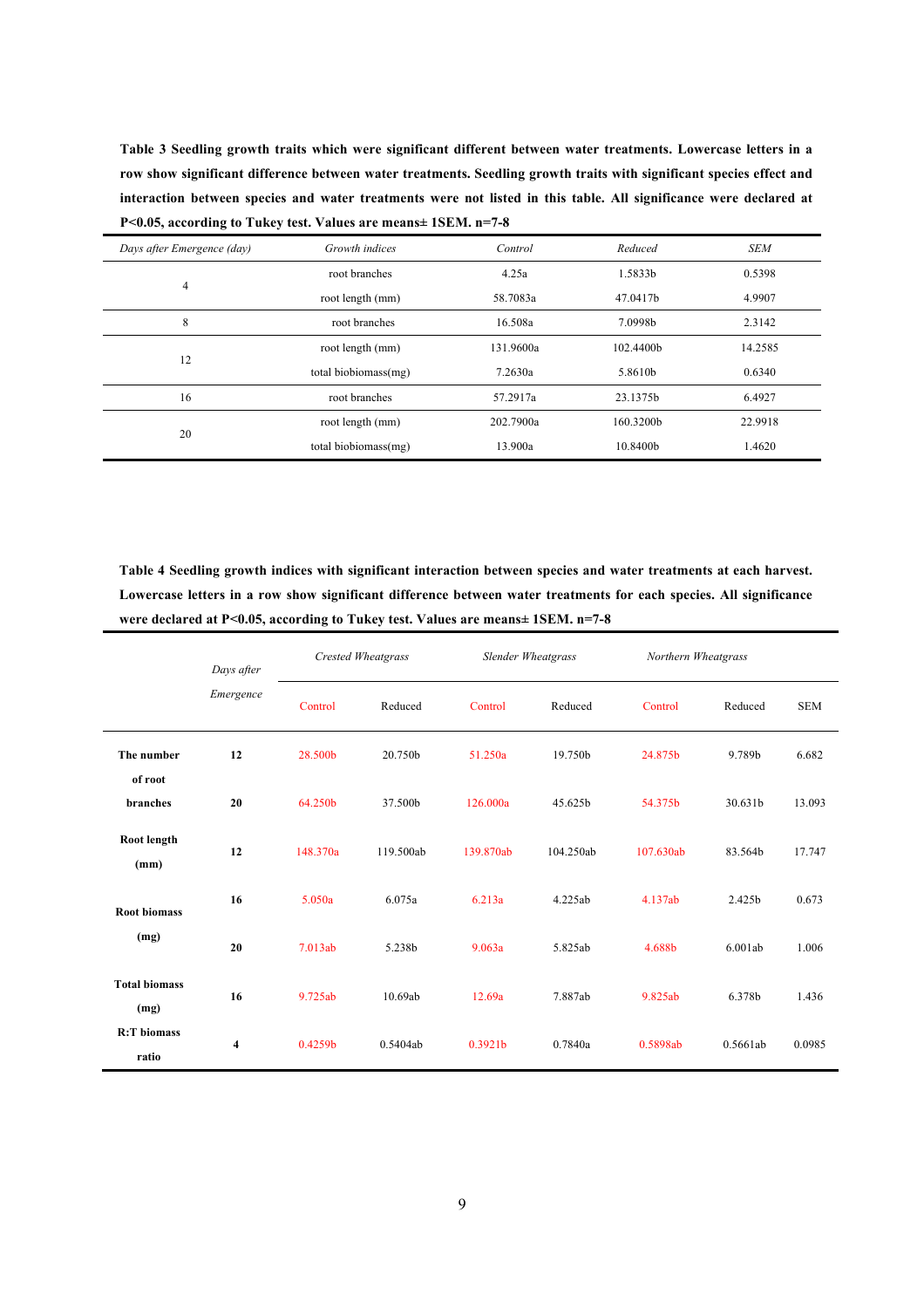**significant difference among harvests for each species. All significance were declared at P<0.05, according to Tukey test. Values are means± 1SEM. n=7-8** *Days after Emergence Crested Wheatgrass Slender Wheatgrass Northern Wheatgrass* Control Reduced Control Reduced Control Reduced

**Table 5 Root to Shoot biomass ratio of three wheatgrass at each harvest. Lowercase letters in a column show** 

|            |         |         |                    | $\sim$  |         |                    |
|------------|---------|---------|--------------------|---------|---------|--------------------|
| Emergence  | Control | Reduced | Control            | Reduced | Control | Reduced            |
| 4          | 0.426c  | 0.540b  | 0.392 <sub>b</sub> | 0.784a  | 0.590a  | 0.566b             |
| 8          | 0.696bc | 1.136a  | 0.820a             | 0.909a  | 0.751a  | 0.702 <sub>b</sub> |
| 12         | 0.906ab | 0.973ab | 0.948a             | 1.004a  | 0.687a  | 0.734b             |
| 16         | 1.126a  | 1.330a  | 2.162a             | 1.085a  | 0.784a  | 0.758b             |
| 20         | 1.252a  | 1.059ab | 1.111a             | 1.117a  | 0.813a  | 1.257a             |
| <b>SEM</b> | 0.101   | 0.137   | 0.524              | 0.105   | 0.107   | 0.145              |
| P value    | < 0001  | 0.0026  | < 0001             | 0.0945  | 0.3608  | 0.0021             |
|            |         |         |                    |         |         |                    |

**Table 6 P value of one way ANOVA to harvests**

|                              |         | Crested Wheatgrass |         | <b>Sledner Wheatgrass</b> |         | Northern Wheatgrass |  |
|------------------------------|---------|--------------------|---------|---------------------------|---------|---------------------|--|
| <b>Growth rate</b>           | Control | Reduced            | Control | Reduced                   | Control | Reduced             |  |
| Root branches                | 0.0287  | 0.0644             | < 0001  | 0.0561                    | < 0001  | 0.1205              |  |
| $(No. day-1)$                |         |                    |         |                           |         |                     |  |
| <b>Root RER</b>              |         | 0.0002             | 0.0817  | 0.0146                    | 0.0001  | 0.0002              |  |
| $(mm \,day^{-1})$            | 0.0003  |                    |         |                           |         |                     |  |
| <b>Root RGR</b>              |         |                    | < 0001  | < 0001                    |         |                     |  |
| $(10^{-1}mg g^{-1}day^{-1})$ | < 0001  | < 0.001            |         |                           | < 0.001 | 0.0004              |  |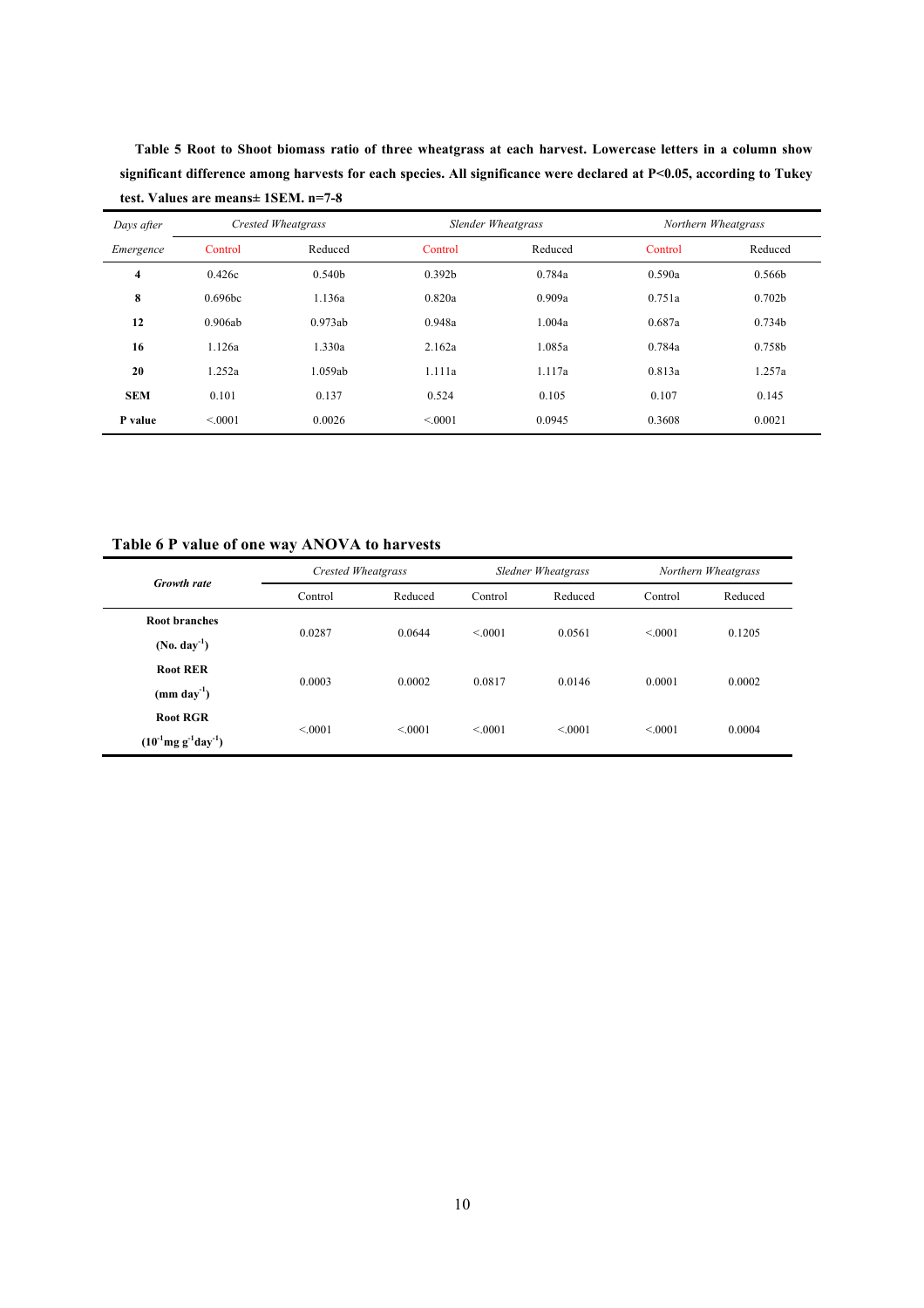|                                                       | Control                                                                         | Reduced |                                                           |       |
|-------------------------------------------------------|---------------------------------------------------------------------------------|---------|-----------------------------------------------------------|-------|
| Growth indies                                         | Equation                                                                        | $R^2$   | Equation                                                  | $R^2$ |
| Root branches appearance rate (No.day <sup>-1</sup> ) |                                                                                 |         |                                                           |       |
| <b>CWG</b>                                            | $y=1.2+0.689x-0.022x^2$ ns                                                      | 0.617   | y=-6.09+2.25x-0.183x <sup>2</sup> +0.005x <sup>3</sup> ns | 0.835 |
| <b>SWG</b>                                            | $v=-0.769+0.589x$ **                                                            | 0.937   | $v=-0.656+0.259x*$                                        | 0.785 |
| <b>NWG</b>                                            | $y=2.452+0.799x-0.025x^2$ ns                                                    | 0.862   | $y=2.805-0.594x+0.032x^2$ ns                              | 0.822 |
| Root elongation (mm day <sup>-1</sup> )               |                                                                                 |         |                                                           |       |
| <b>CWG</b>                                            | y=-12.317+(688.245/x)-(6156.619/x <sup>2</sup> )+(15391.411/x <sup>3</sup> ) ns | 0.413   | $y=20.899-3.165x+0.291x^2-0.009x^3$ ns                    | 0.781 |
| SWG                                                   | $y=10.506+1.626x-0.251x^2+0.009x^3$ ns                                          | 0.831   | $y=11.578+( -80.412/x)+(332.732/x^2)*$                    | 0.990 |
| <b>NWG</b>                                            | $y=32.788-5.955x+0.440x^2-0.010x^3$ ns                                          | 0.634   | y=0.699+4.885x-0.64x <sup>2</sup> +0.022x <sup>3</sup> ns | 0.981 |
|                                                       | Root biomass $GRG(10^{-1}$ mg g <sup>-1</sup> day <sup>-1</sup> )               |         |                                                           |       |
| <b>CWG</b>                                            | $v=0.189-0.008x$ **                                                             | 0.97    | $y=-0.107+(2.90/x)-(7.37/x^2)$ ns                         | 0.742 |
| <b>SWG</b>                                            | $v=0.192-0.008x$ **                                                             | 0.947   | $y=0.008+(0.860/x)$ **                                    | 0.923 |
| <b>NWG</b>                                            | $v=0.172-0.008x$ **                                                             | 0.99    | $y=0.274-0.034x+0.001x^2$ ns                              | 0.935 |

Table 7 Equations and coefficients of determination  $(R^2)$  for the regression of growth rate on **days after emergence for three wheatgrass.**

**Asterisks indicate significant differences (\*P**<0.05;\*\* **P**<0.01**),**'**ns**'**represented no significance. Number of each comparison is 5; each comparison is the mean of eight replications.** 



**Fig.1 Mean (+SEM) seedling total biomass and R:S biomass ratio at each harvest. \*=P<0.05; \*\* =P<0.01 for mean comparisons of control (Dark bar) and reduced (Red bar) water treatment. Fitted linear functions with R<sup>2</sup> (dotted**  line and  $\mathbf{R_c^2}$  : control water treatment; continuous line and  $\mathbf{R_r^2}$ : reduced water treatment ) are provided .